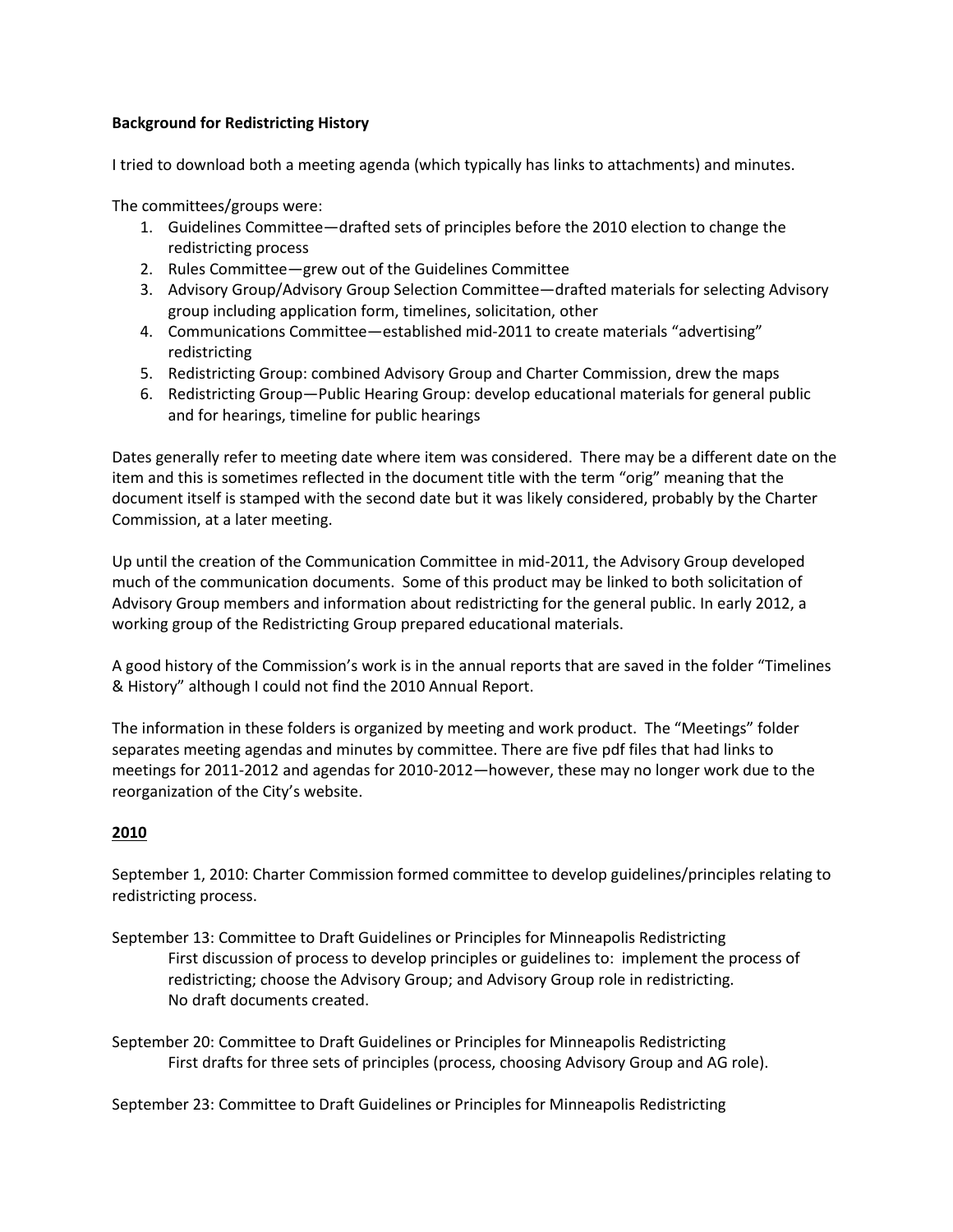Revised drafts for three sets of principles

October 6: Charter Commission meeting Final report and Final Principles for Redistricting (three sets, amended)

November 3: Charter Commission meeting No discussion of redistricting

December 1: Charter Commission meeting Discussed possible redistricting in 2011 (attachment) Formed Advisory Group Committee and Rules Committee, attachment subcommittee timelines

# December 15: Advisory Group Committee

Defined work product: attachment Sample Documents from 2002 and 2010

A. Outreach Plan:

(a) Advise Minneapolis community of redistricting process, opportunity to participate via Advisory Group, and opportunity to apply for Charter Commission membership

(b) Identify targets for communication and multiple strategies for communication including email lists, community organizations and print media

(c) Coordinate possible student involvement with tracking the process (Peltola)

- B. Advisory Group Job Description: Outlined in Charter, principles, state law
- C. Advisory Group Application Form: Eligibility requirements in Charter, principles, state law

Set timeline if Legislature finishes work in 2011 (attachment)

December 16: Rules Committee

Discussed draft rules from October 6 Charter Commission meeting. No attachments.

# **2011**

Minutes are only directly available Feb 1 to Aug 3, 2011. They may be available as links from agenda. Or they may be available but at the time I looked, I could not find them.

January 5: Charter Commission? Not directly on website

Report from Advisory Group Committee (no agenda so not attachment) but there are notes. Public hearing on application and job description; Rules Committee report; plan language charter.

January 13: Rules Committee

General discussion, no attachments

### January 19: Advisory Group Committee

Discussion: Draft timeline of committee activities , revised Advisory Group application and job description, outreach strategy and consider forming an Outreach Subcommittee, proposed rules governing the review of Advisory Group applications, interviews, and recommendations to the Charter Commission, including the use of alternates. No attachments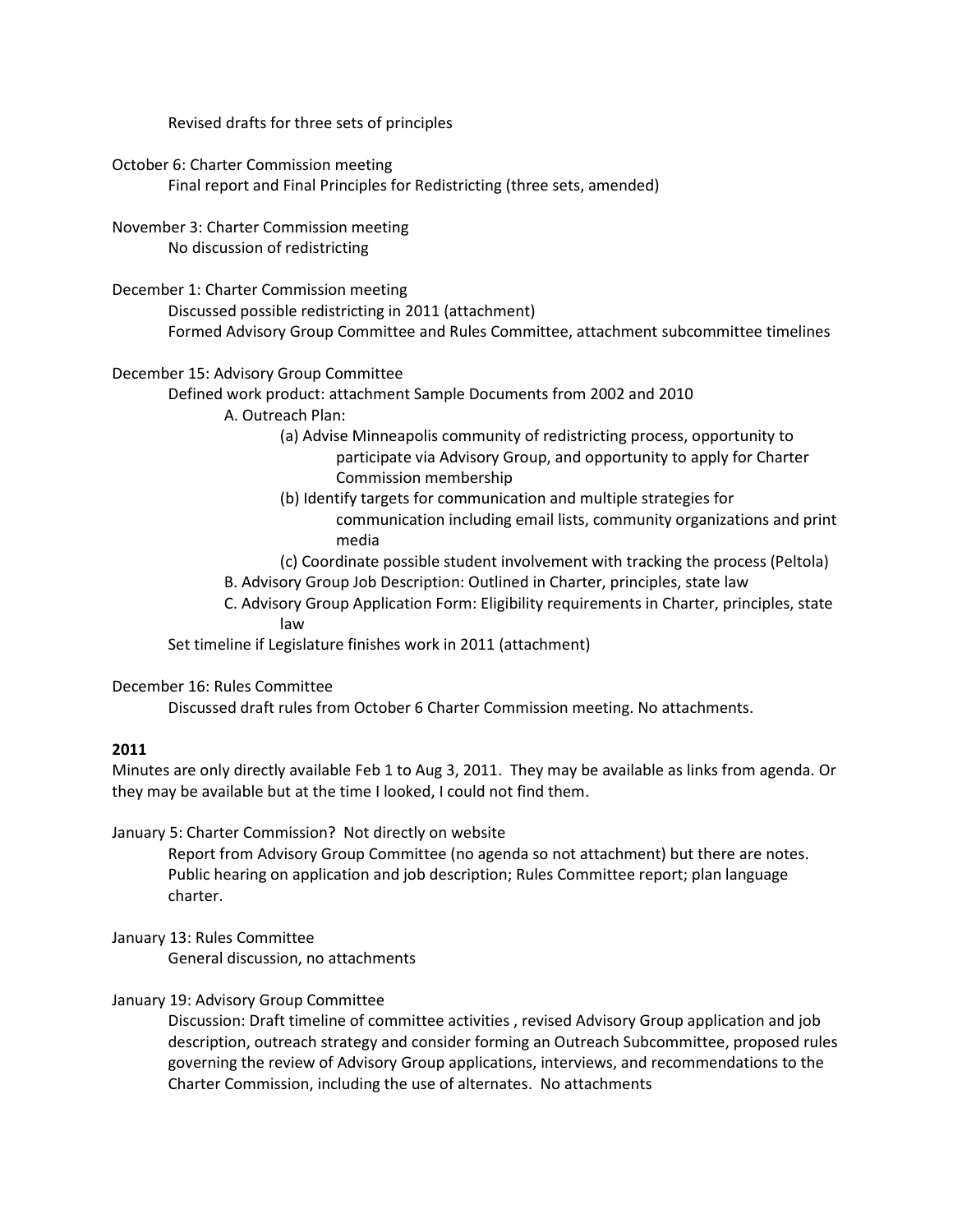January 25: Advisory Group Selection Committee

Prepared documents (attachments) for February 2 Charter Commission meeting: proposal for Outreach strategy (attachment), Outreach Committee; job description, application and rules (attachments)

## February 1: Advisory Group Selection Committee

Reviewed outreach strategy (attachment). Also discussed interview process--whether the interview will be mandatory, time allowed for each interview, individual vs. group interviews, number of interviewers, process for asking questions, number and type of questions, number of interview days and locations, rating method.

# February 2: Charter Commission meeting

Reports from Rules and Advisory Group committees (attachments), approved updated Application Form and Job Description, as amended to include statement "Application does not guarantee appointment"; further directing the City Clerk's Office to post notice of the vacancies on the Open Appointments website as well as providing a link to the job description, FAQ, and application form on the Charter Commission website.

# February 16: Rules Committee

Rules (attachment)

# March 1: Advisory Group Committee

Review unresolved issues, including alternates, application review, recommendation process; approve interview questions, meeting sites/dates; interview process (attachments); Communication Committee proposal

# March 2: Charter Commission

Rules Committee report with proposed rules, amended and report (attachments); oral Advisory Group report; discussed Outreach Committee charter; discussed possible role for student intern; plain language charter

# March 22: Advisory Group Selection Committee

Reviewed guidelines and interview process; interview schedule; Clegg charter for proposed Communication Committee

# April 6: Charter Commission

Census presentation; Advisory Group notes and interview schedule, extended application period to April 29; Communication Committee charter (omit reference to outreach) attachment; amended principles (attachment); plain language charter

# April 7: Advisory Group Selection Committee

Interviews of six candidates: applications with public information (attachments), includes interview questions

# April 11: Advisory Group Selection Committee Interviews with applications-public information (attachments)

April 12: Advisory Group Selection Committee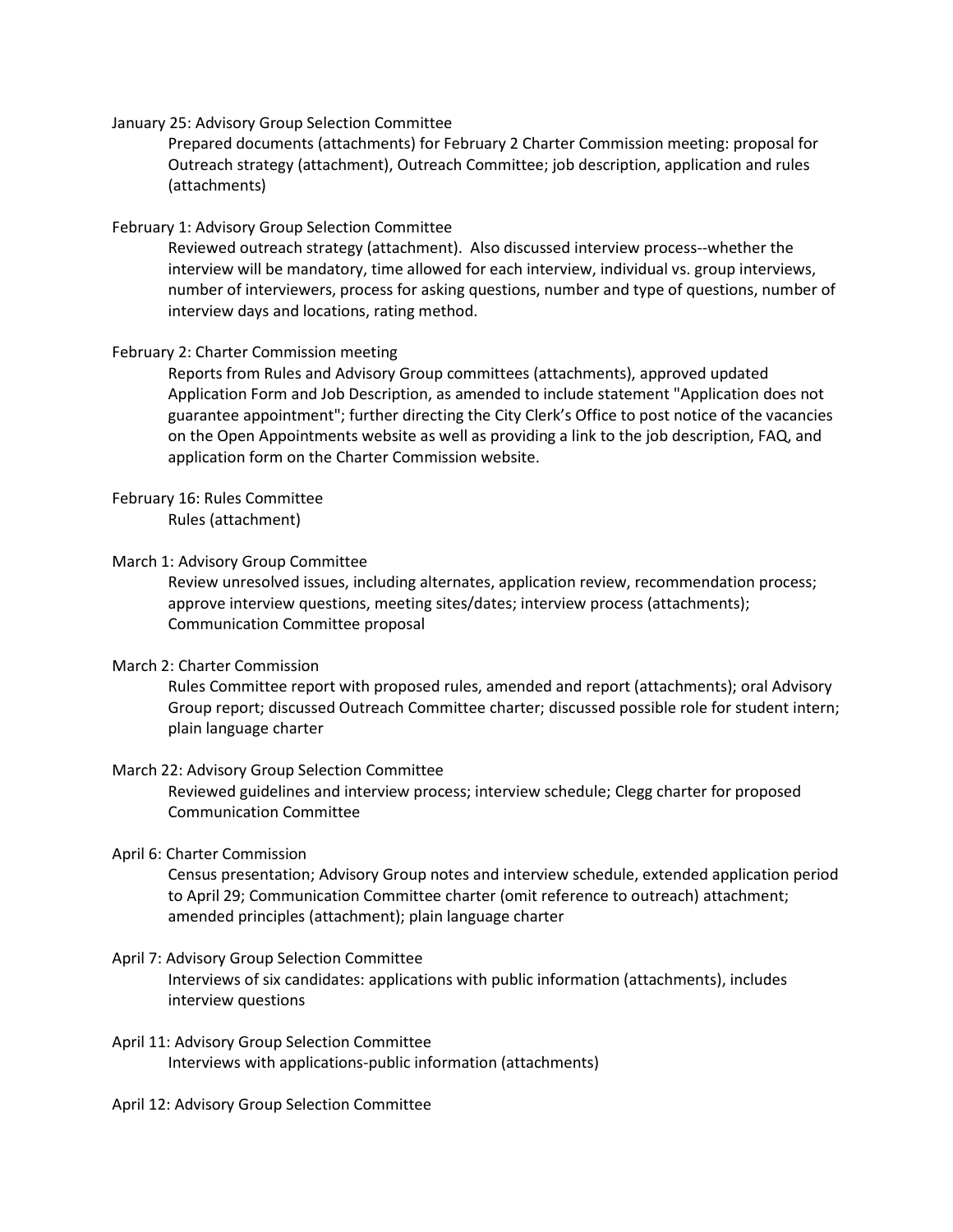Interviews with applications-public information (attachments)

- April 27: Advisory Group Selection Committee Interviews with applications-public information (attachments)
- May 2: Advisory Group Selection Committee Interviews with applications-public information (attachments)

### May 4: Charter Commission

Reviewed applications by ward; Communications Committee membership; student nern job description; plan language charter

### June 1: Charter Commission

Communication Committee charter (attachment), Advisory Group member recommendation approved (attachment)

### July 6: Charter Commission

Discussed plain language charter, Communication Committee action steps (attachment), posting for GIS staff, appointed Operations Committee, possible charter amendment (failed)

#### July 25: Communications Committee

Determine logistics for meeting; discuss action steps from July 6 Charter Commission meeting

#### August 3:

Plain language charter; report from Communications Committee; Operations Committee meeting (public) scheduled

# August 11: Operations Committee Organization; GIS consultant

### August 31: Communications Committee meeting

Discuss action steps including meeting with Minneapolis Communications Department about communicating with citizens, plan for communicating through the existing City website, including a separate redistricting page; contact information for traditional and alternative media for distribution of information; including email lists, neighborhood contacts, known communities of interest, and persons or groups requesting inclusion; plan for posting open meetings of the Redistricting Group, posting or distributing maps approved by or to be considered by the Redistricting Group, and public hearings.

### September 7: Charter Commission meeting

Update on litigation (attachment in Timeline), Communications Committee report (attachment)

# October 5: Charter Commission

Plain language charter, Communication report (no attachment in agenda, scanned and reflected in notes, dated September 28)

#### October 12: Redistricting Group Orientation Session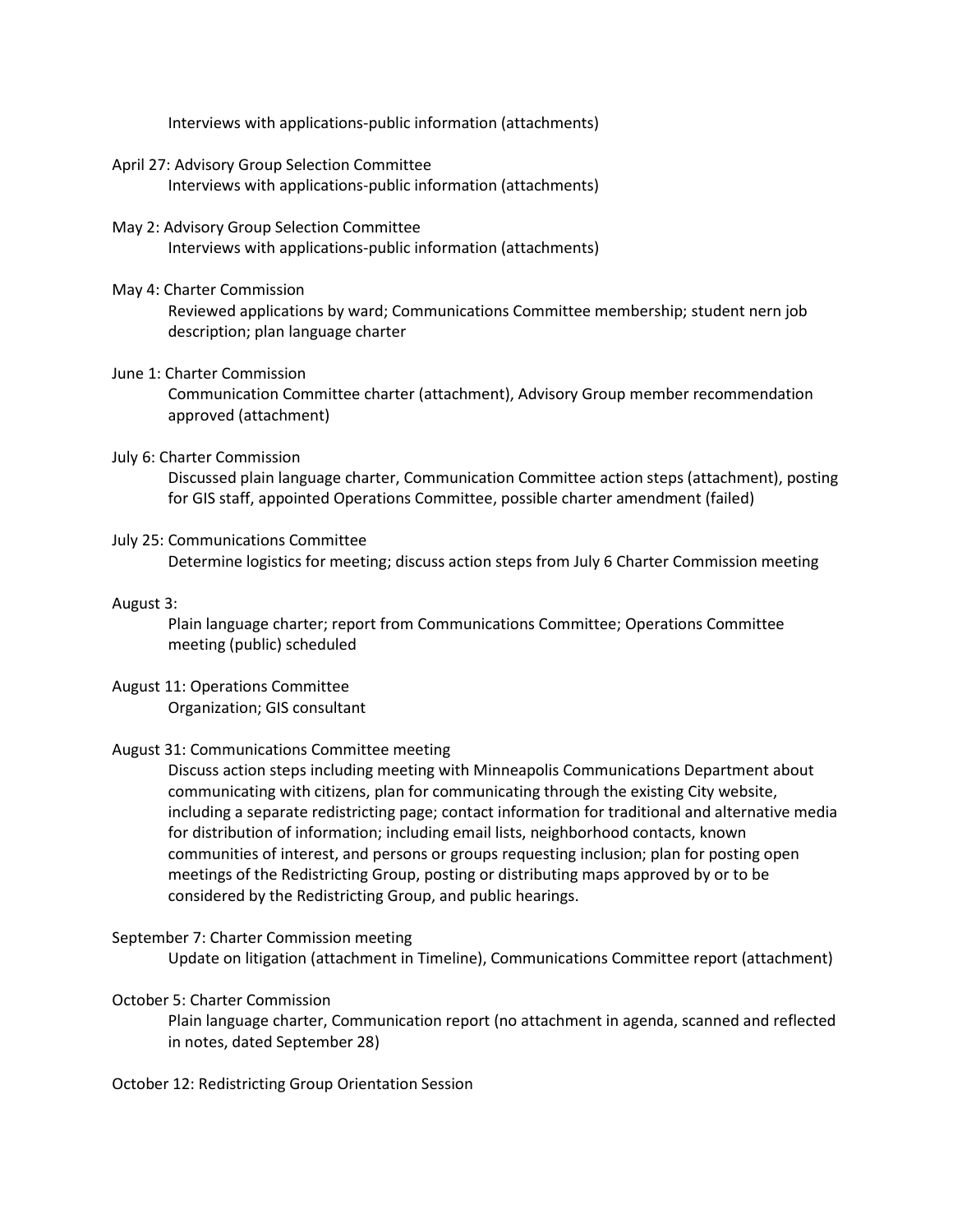Training meeting with PowerPoint (attachment), various presentations, resolution to hire GIS consultant

October 26: Communications Committee These notes were linked from CC agenda Reviewed website drafts, discussion with NCR. Then committee suspended pending call of the CC chair.

## November 2: Charter Commission

Reviewed plain language charter work, report of communication committee with meeting report and draft web pages (attachments); Rules report (no attachment)

## December 1: Redistricting Group

Reviewed MN requirements for plans (attachment); established Working Committee to: 1) Explore the possibility of a video broadcast interview; 2) Prepare brief educational materials for use at the beginning of public hearings; and 3) Prepare simple written materials for distribution at public hearings, outside of public hearings, and electronically; discussed rule changes for maps submitted by public and spokesperson

#### December 7: Charter Commission

Rules—who speaks for Redistricting Group; proposed amendment to City organization

#### **2012**

January 4: Charter Commission Plain language charter; Power to People (attachment)

January 18: Redistricting Group Workgroup Most discussion related to education about redistricting and outreach, public hearings

# February 1: Charter Commission Plain language charter; LWV task force (attachment)

#### February 8: Redistricting Group

Factors to consider in redistricting (attachment); redistricting calendar (attachment); motion for MTN to tape public hearings; public comments

#### February 15: Redistricting Group meeting

Comments, review maps; approved draft maps for upcoming public hearings (February 29, March 1)

#### February 29: Public Hearing

Orientation to redistricting, present maps, collect comments

## March 1: Public Hearings

Orientation to redistricting, present maps, collect comments

#### March 2: Redistricting Group meeting

Accept public comments (attachments), City attorney update